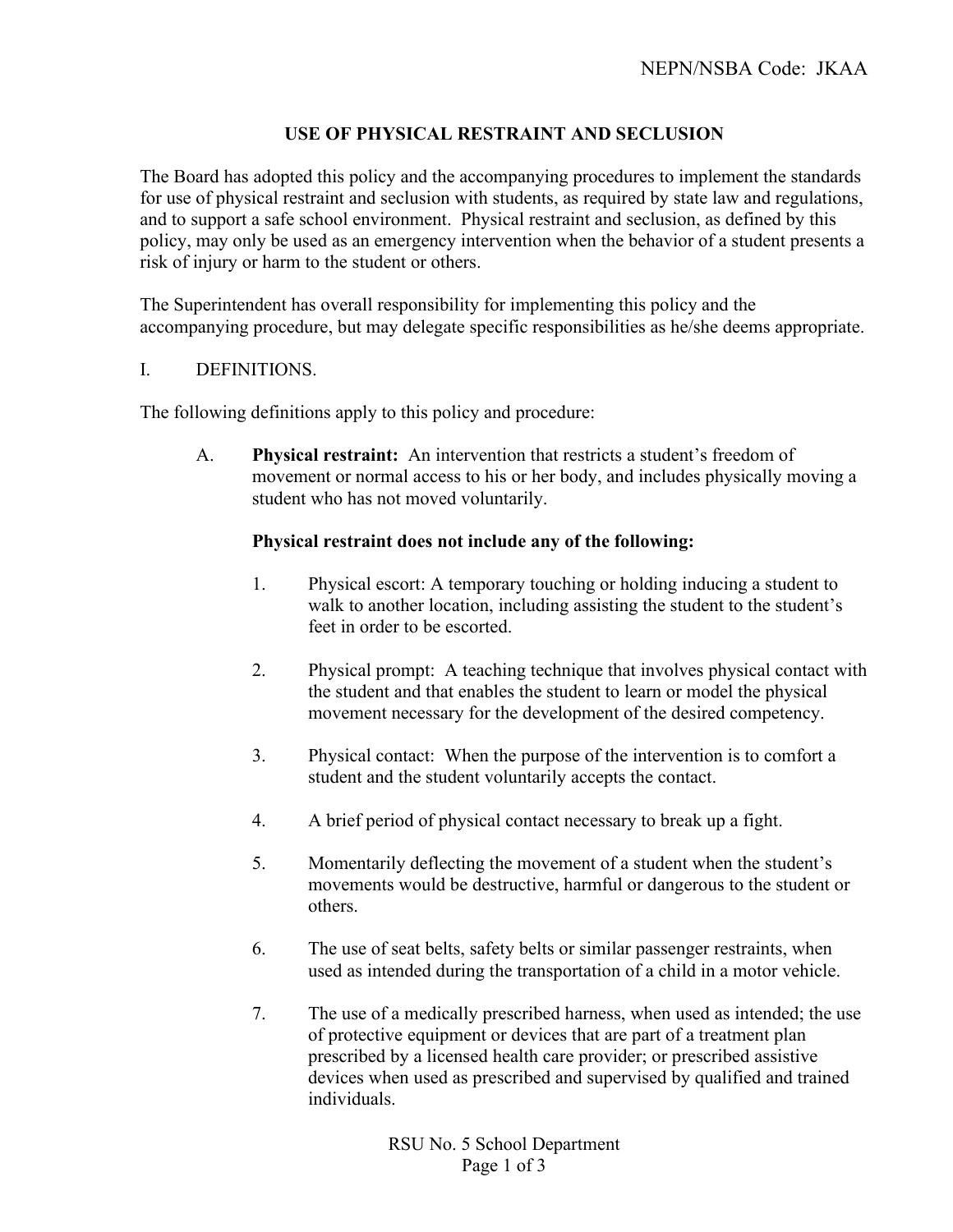- 8. Restraints used bylaw enforcement officers or school resource officers employed by a police department in the course of their professional duties are not subject to this policy/procedure or DOE Rule Chapter 33.
- 9. DOE Rule Chapter 33 does not restrict or limit the protections available to school officials under 20-A M.R.S.A. § 4009, but those protections do not relieve school officials from complying with this policy/procedure.
- B. **Seclusion:** The involuntary confinement of a student alone in a room or clearly defined area from which the student is physically prevented from leaving, with no other person in the room or area with the student.

### **Seclusion does not include:**

1. Timeout: An intervention where a student requests, or complies with an adult request for, a break.

### II. PROCEDURES FOR IMPLEMENTING PHYSICAL RESTRAINT AND SECLUSION.

The requirements for implementing physical restraint and seclusion, as well as incident notices, documentation and reporting are included in the accompanying procedure, JKAA-R.

### III. ANNUAL NOTICE OF POLICY/PROCEDURE.

RSU5 shall provide annual notice to parents/legal guardians of this policy/procedure by means determined by the Superintendent/designee.

### IV. TRAINING REQUIREMENTS.

- A. All school staff and contracted providers shall receive an annual overview of this policy/procedure.
- B. RSU5 will ensure that there are a sufficient number of administrators/designees, special education and other staff who maintain certification in a restraint and seclusion training program approved by the Maine Department of Education. A list of certified staff shall be updated annually and maintained in the Superintendent's Office, in each school office and in the school unit's Emergency Management Plan.

# V. PARENT/LEGAL GUARDIAN COMPLAINT PROCEDURE.

A parent/legal guardian who has a complaint concerning the implementation of this policy/procedure must submit it in writing to the Superintendent as soon as possible. The Superintendent/designee shall investigate the complaint and provide written findings to the parent/legal guardian within twenty (20) business days, if practicable**.** 

> RSU No. 5 School Department Page 2 of 3